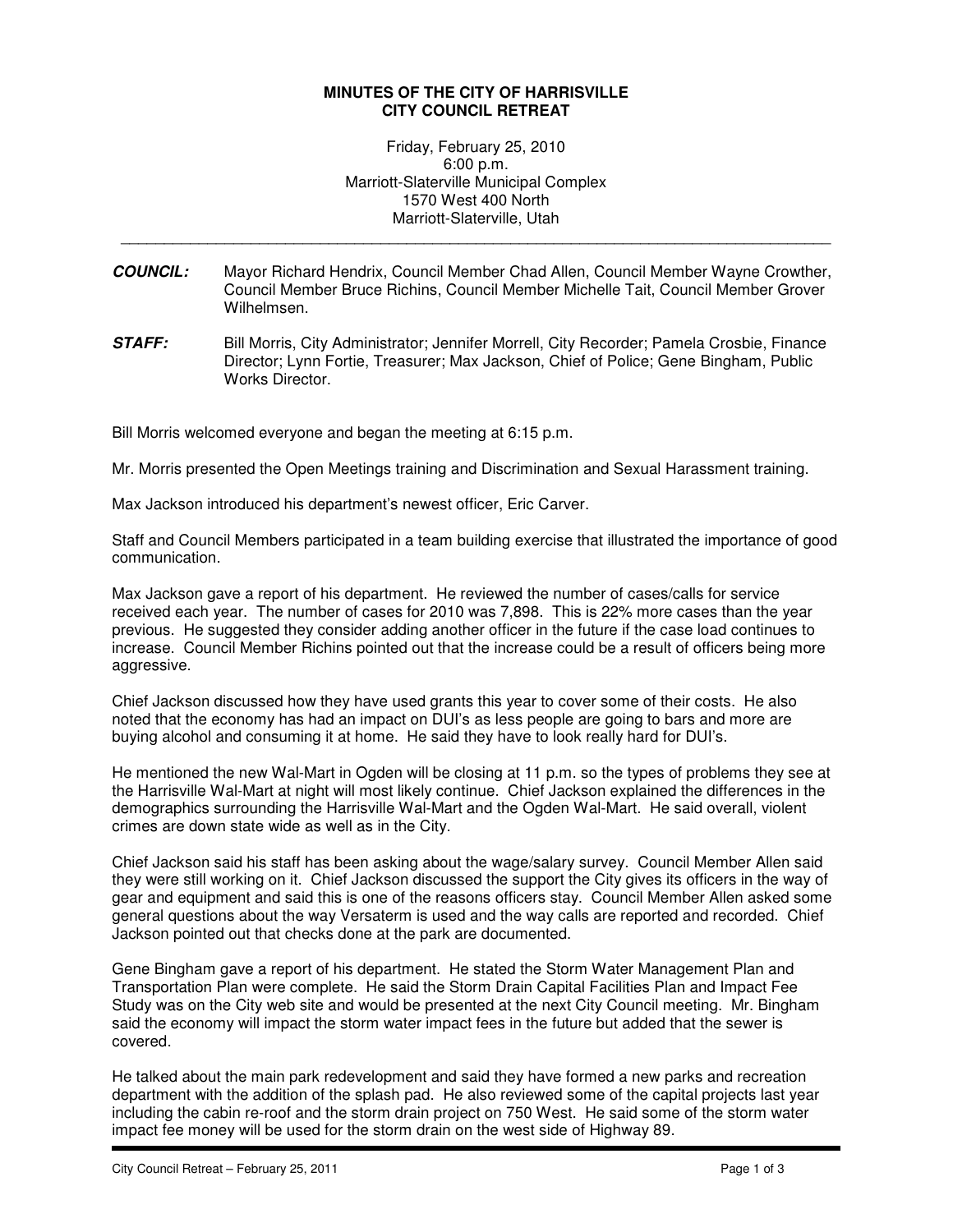Mr. Bingham passed out proposals for a new city marquee and said this is something that he would like Council Members to approve at a future City Council meeting. In discussing personnel he said things have largely remained the same although they have juggled some of the duties around. Council Member Richins asked about youth recreation. Mr. Bingham talked about how well the program is running and what a good job Bryan Fife is doing. Council Member Allen relayed some of the positive comments he has heard about the changes in youth recreation.

Council Member Wilhelmsen asked how the workload has been now that Mr. Fife is over parks and recreation. Mr. Bingham explained that he will need someone full time to oversee the splash pad once it is operational which will take away a staff member from Public Works. He is proposing they hire a new employee and discussed how he has consolidated personnel and their responsibilities. Chief Jackson mentioned to Council Members that the new retirement system goes into effect in July and explained the changes. He feels if we are considering new personnel we should try and bring them onboard before July.

Lynn Fortie reviewed an economic forecast from the Department of Workforce Services for 2011. It stated that economic growth would be slow as well as slow job growth. He informed Counsel Members that despite a diverse tax base our tax revenue is down 12% from last year. He reviewed a chart showing the breakdown for revenue which shows a decrease each year beginning in 2009. Mr. Fortie also discussed why sales tax revenue is going down. Mr. Morris added there has been a change in how indirect sales tax is distributed. He said big cities are gaining and small cities are taking a loss.

Mr. Fortie then discussed expenditures. The highest expenditures are for the Police Department. He pointed out that the fire expenditure was \$0 in 2010 due to the creation of North View Fire District. He also pointed out that Class C road funds are broken out from Public Works. Mr. Bingham explained how this fund can be saved from year to year.

Mr. Fortie reviewed a month by month sales tax history for the past 5 years. He emphasized that sales tax is definitely down. He said WinCo has had some impact and certainly the new Wal-Mart will impact sales tax revenue. Overall, he expects the sales tax revenue to decrease. He said Wal-Mart is generally viewed as recession proof.

Mr. Fortie stressed that the most recent budget worksheet shows 59% of the fiscal year has elapsed but only 56% of the revenue has been collected. He said February usually sees sales tax bump upwards from Christmas sales. He also stated that expenditures are down which is a positive thing. He asked Staff and Counsel Members the rhetorical question, "Where do we go from here?" He recommended the need to be careful before deciding to hire new personnel because the money might not be there. He also warned that it is always better to be conservative than to be wrong. He said the tentative budget needs to be passed in May and the final budget passed in June.

Bill Morris reviewed the goals from 2010 and discussed the goals for 2011. He said the salary study was not complete so that will be a goal for 2011 along with the central business district overlay map in the general plan. He suggested replacing the goal for a community center plan on 750 West with the main park reconstruction and splash pad.

Mr. Bingham pointed out that the 2010 goal to update the Capital Improvement Plan (CIP) has been completed. He said he always keeps the list of equipment updated. He mentioned that the CIP is tied to impact fees. Mr. Morris said the goal for the FEMA flood plain update has been completed as well as the emergency operations plan and CERT, even though some attention still needs to be given to CERT.

Mr. Morris suggested departmental organization as a goal and said that is something Mr. Bingham is working on but the same thing needs to be done for the Administrative Department along with some cross-training. Council Member Allen asked what can be done to bring in new businesses and asked if the City can actively recruit. Mr. Morris said the recession has made that difficult but encouraged moving ahead with the goal of establishing a central business district. Mayor Hendrix agreed and said Boyer is having trouble filling their vacant stores. Mr. Morris said putting up the new marquee should also be a goal.